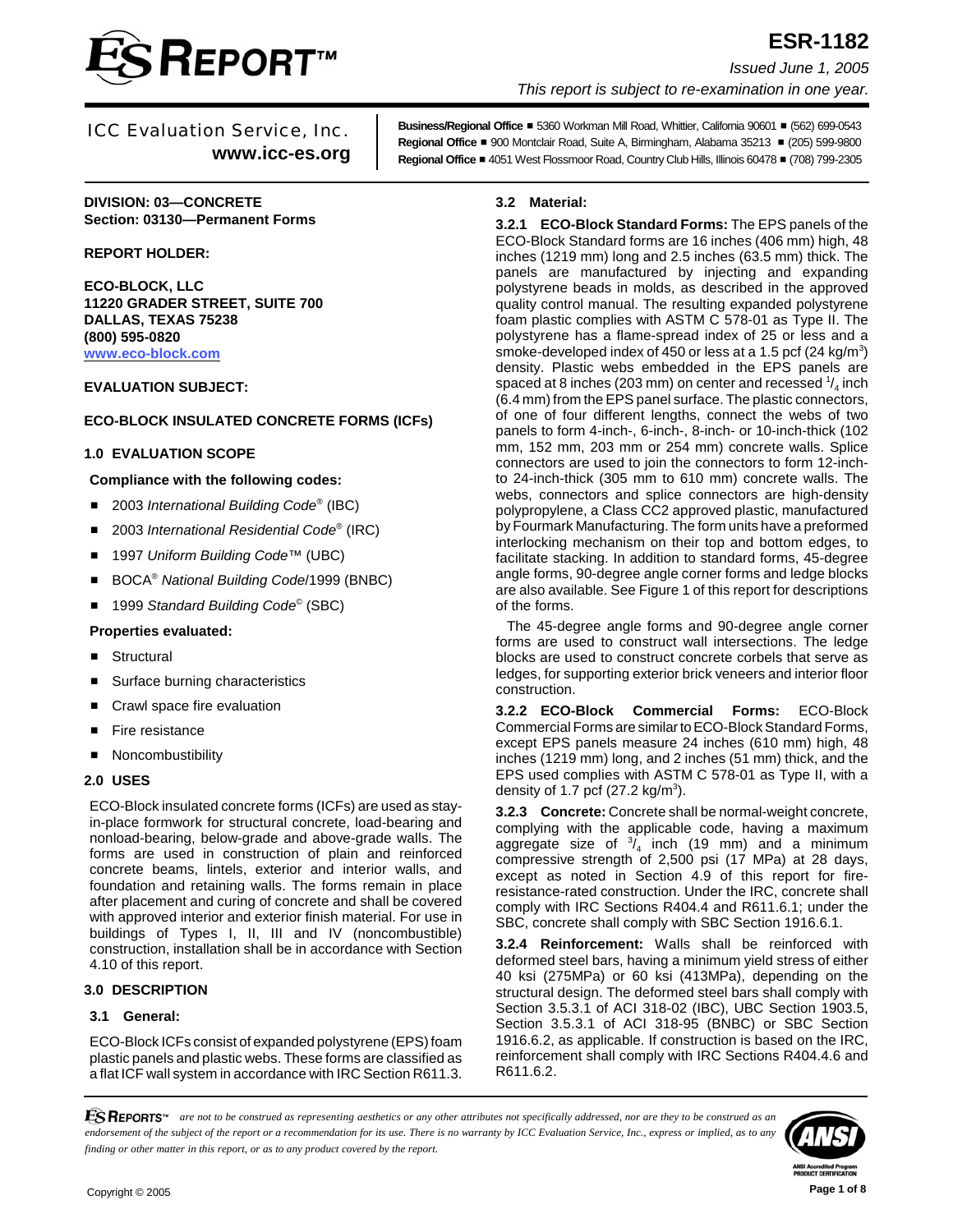**3.2.5 Other:** Wood members in contact with concrete for plates of window and door framing shall be treated with an approved wood preservative in accordance with the applicable code, and attached with hot-dipped galvanized steel fasteners complying with IBC Section 2304.9.5, IRC Section R319.3, UBC Section 2304.3, BNBC Section 2311.3.3, or SBC Section 2306.3, as applicable.

# **4.0 DESIGN AND INSTALLATION**

# **4.1 Design:**

**4.1.1 IBC, UBC or BNBC Method:** Concrete walls formed by the ECO-Block and ECO-Block commercial forms shall be designed and constructed in accordance with IBC, UBC or BNBC Chapters 16 and 19, as applicable. Footings and foundations shall be designed and constructed in accordance with IBC, UBC or BNBC Chapter 18, as applicable.

**4.1.2 Alternative UBC Design Method:** For walls limited to a maximum of two stories plus a basement, and a maximum unsupported wall span of 10 feet (3048 mm), walls may be designed in accordance with Publication No. EB118, Prescriptive Method for Insulating Concrete Forms in Residential Construction, dated May 1998, published by the Portland Cement Association, subject to all applicability limits in Table 1.1 of that document.

**4.1.3 IRC or SBC Method:** Insulated concrete walls formed by ECO-Block Standard or Commercial Forms comply with IRC Figure R611.3 and SBC Figure 1916.3 as flat insulating concrete wall forms. Wall design, construction and materials shall comply with IRC Sections R404.4 and R611, or with SBC Sections 1804.6.2 and 1916, as applicable, for flat insulating concrete form wall systems.

When the ECO-Block Standard or Commercial Forms are used to construct buildings that do not conform to the applicability limits of IRC Sections R404.4.1 and R611.2 or SBC Sections 1916.2 and 1804.6.2.1, the structural analysis and design of the concrete shall be in accordance with ACI 318 and Chapter 19 of the IBC, BNBC, SBC or UBC, as applicable.

# **4.2 Installation:**

The ICFs and resulting concrete walls shall be supported on concrete footings complying with IBC or UBC Chapters 18 and 19, IRC Chapter 4, or BNBC or SBC Chapter 18, as applicable. The ICFs shall be assembled by connecting two side panels with connectors of the appropriate length, to form the required wall thickness. Placement of the form units shall begin at a corner and proceed around the building perimeter. The amount, placement and spacing of reinforcing required shall be determined for each project, based on the approved plans and the applicable code. Vertical rebars embedded in the footing shall extend into the base of the wall system the minimum development length necessary for compliance with Chapter 12 of ACI 318-02 (IBC and IRC), UBC Section 1912, or Chapter 12 of ACI 318-95 (BNBC and SBC). Additional reinforcement around doors and windows shall be described in the approved plans. Concrete quality, mixing and placement shall comply with IBC Section 1905, IRC Section R611.6.1, UBC Section 1905, Chapter 5 of ACI 318-95 (BNBC) or SBC Section 1916.6.1, as applicable. Window and door openings shall be built into the form units, with wood or polyvinyl chloride plastic frames of the same dimensions as the "rough stud opening" specified by the window or door manufacturer, prior to the placement of the concrete. Wood ledgers shall be attached to the concrete wall by removing the face shell of the form units, with the height of the removed portion being equal to the depth of the wood ledger. Wood plates shall be anchored to the top of the wall. Anchor bolts used to connect the wood ledgers or plates to the concrete

shall be cast in place, with the bolts sized and spaced as required by design and the applicable code.

# **4.3 Interior Finish:**

Form units exposed to the building interior shall be finished with an approved 15-minute thermal barrier, such as minimum  $\frac{1}{2}$ -inch- thick (12.7 mm) gypsum wallboard complying with ASTM C 36, placed with the long side vertical. The wallboard shall be attached to the plastic webs of the form units with minimum  $1\frac{1}{2}$ -inch-long (38 mm), No. 6, coarse-thread, gypsum wallboard screws, spaced 16 inches (406 mm) on center horizontally and vertically in the field, and 8 inches (203 mm) on center along wallboard edges. The screws shall penetrate through the web  $\frac{1}{4}$  inch (6.4 mm). Gypsum wallboard joints shall be taped and filled with joint compound. See Section 4.7 of this report for installation details when used as walls of crawl spaces without a covering on the interior face.

# **4.4 Exterior Finish:**

**4.4.1 Above Grade:** When regulated by the IBC, BNBC, SBC or UBC, the ECO-Block ICF wall system shall be covered on the exterior with an approved wall covering in accordance with the applicable code or a current evaluation report. When regulated by the IRC, the ECO-Block ICF wall system shall be covered on the exterior with a weatherresistant sheathing paper, in accordance with IRC Sections R703.1 and R703.2, and with an approved wall covering in accordance with the IRC or a current evaluation report. The approved exterior wall covering shall be attached to the plastic webs with No. 6, coarse-thread, gypsum wallboard screws, No. 8, fine-thread, gypsum wallboard screws, No. 10 wood screws, or No. 16 gage staples with a  $\frac{1}{2}$ -inch (12.7 mm) crown width. The fasteners shall be corrosion-resistant and have sufficient length to penetrate through the web flange at least  $\frac{1}{4}$  inch (6 mm). Fasteners have allowable withdrawal and lateral capacities as shown in Table 2 of this report. The maximum fastener spacing shall be designed to support the gravity loads of the wall covering and resist the negative wind pressures. The negative wind pressure capacity of the exterior finish material shall be the same as that recognized in the applicable code for generic materials, or that recognized in a current evaluation report for proprietary materials.

**4.4.2 Below Grade:** Materials used to damp-proof basement walls shall be specified by ECO-Block, LLC, and shall comply with the applicable code or a current evaluation report, and shall be compatible with the foam plastic units. Applicable damp-proofing and waterproofing requirements are in IBC Section 1807, IRC Section R406, UBC Appendix Chapter 18, BNBC Section 1813.0 and SBC Section 1814. Compliance is required with drainage requirements in IBC Section 1807.4, IRC Section R405.1, UBC Section 1804.7, BNBC Section 1813.5 or SBC Section 1814. No backfill shall be permitted to be applied against the wall until the complete floor system is in place, unless the wall is designed as a freestanding wall that does not rely on the floor system for structural support.

# **4.5 Foundation Walls:**

The ECO-Block ICF system is permitted to be used as a foundation stem wall when supporting wood-framed or concrete construction and when the structure is supported on concrete footings complying with the applicable code. Design and installation of the ECO-Block ICF System as foundation stem walls shall comply with IBC Section 1805.5, IRC Section R404.4, BNBC Section 1812.0 or SBC Section 1804.6.2, as applicable. In jurisdictions adopting the UBC, compliance with UBC Table 18-I-C is required.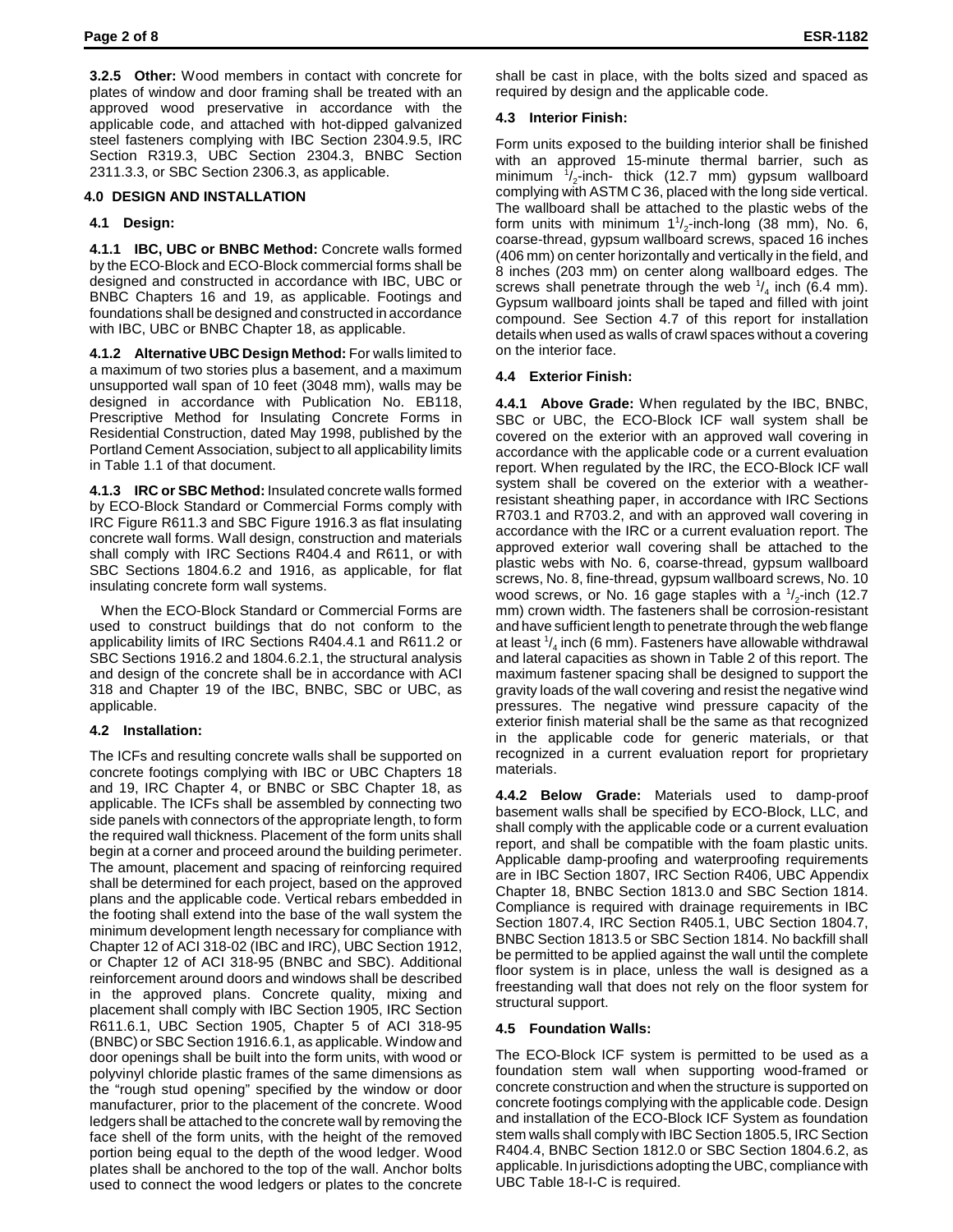# **4.6 Retaining Walls:**

The ECO-Block ICF system is permitted to be used as a retaining wall with reinforcement designed in accordance with accepted engineering principles and Section 4.1 of this report.

# **4.7 Crawl Space Installations:**

The ECO-Block ICF system is permitted to be used as walls of crawl spaces without a covering applied to the crawl space side of the foam plastic, provided all the following conditions are met:

- 1. Entry to the crawl space is only to service utilities, and no heat-producing appliances are permitted.
- 2. There are no interconnected basement areas.
- 3. Air in the crawl space is not circulated to other parts of the building.
- 4. Underfloor ventilation is provided that complies with IBC Section 1203.3, IRC Section R408, UBC Section 2306.7, BNBC Section 1210.2 or SBC Section 1804.6.3.1.

## **4.8 Protection Against Termites:**

In jurisdictions that have adopted the IRC or SBC, where the probability of termite infestation is defined as "very heavy" by the code official, the foam plastic shall be installed in accordance with Section R320.4 of the IRC or Sections 1916.7.5 and 2603.3 of the SBC, as applicable. Areas of very heavy termite infestation shall be determined in accordance with Figure R301.2(6) of the IRC and Figure 2304.1.4 of the SBC, as applicable.

## **4.9 Fire-resistance-rated Construction:**

ECO-Block Standard Forms can be used to construct fireresistance-rated wall assemblies as follows:

| <b>CONCRETE THICKNESS</b><br>(inches) | <b>FIRE-RESISTANCE RATING</b><br>(hours) |
|---------------------------------------|------------------------------------------|
|                                       |                                          |
|                                       |                                          |
|                                       |                                          |

For **SI:** 1 inch = 25.4 mm.

The normal-weight concrete shall have carbonate aggregate and a minimum 28-day compressive strength of 3,500 psi (24.1 MPa). The minimum reinforcement shall be No. 5 reinforcing bars. The bars placed vertically shall be in the center of the wall, and spaced 12 inches (305 mm) on center. The bars placed horizontally shall be spaced 16 inches (406 mm) on center, and shall be staggered on either side of the vertical bars, from row to row. The maximum axial compression load shall be 7 percent of the load determined in accordance with Chapter 19 of the IBC, UBC, BNBC or SBC, as applicable.

#### **4.10 Types I, II, III and IV Construction (IBC), and Noncombustible Construction (UBC, BNBC and SBC):**

**4.10.1 General:** For use as exterior walls of Types I, II, III and IV construction under the IBC, or as walls required to be of noncombustible construction under the UBC, BNBC or SBC, installation shall be in accordance with Section 4.10.2 of this report. The assemblies described in Section 4.10.2 of this report comply with IBC Section 1406.2.1.1.

**4.10.2 Installation in Buildings Required to Be of Types I, II, III and IV Construction (IBC) and Noncombustible Construction (UBC, BNBC and SBC):** Exterior walls constructed with ECO-Block ICFs are permitted to be used in buildings required to be Types I, II, III and IV construction (IBC) and noncombustible construction (UBC, BNBC and SBC), provided the applicable conditions cited below are met:

- a. Interior Finish: The EPS foam plastic insulation shall be separated from the building interior with an approved 15 minute thermal barrier, such as minimum  $\frac{1}{2}$ -inch-thick (12.7 mm) regular gypsum wallboard installed as specified in Section 4.3 of this report. Other thermal barriers shall be acceptable, provided they are recognized as equivalent to minimum 1/<sub>2</sub>-inch-thick (12.7 mm) regular gypsum wallboard, and applied in accordance with a current evaluation report.
- b. Exterior Wall Covering: The exterior surface of the ECO-Block ICFs shall be covered with the Senergy Senerflex Wall System EIFS as described in Section 2.1.4 of ER-3850.
- c. Fireblocking: For applications on buildings of any height, floor-to-wall intersections shall be fireblocked in accordance with the applicable code to prevent the passage of flame, smoke and hot gases from one story to another. The foam plastic insulation on the interior side of the exterior walls and on both sides of interior walls shall not be continuous from one story to another. See Figure 2 of this report for typical details.

## **4.11 Special Inspection:**

**4.11.1 IBC:** Special inspection is required as noted in IBC Section 1704 for placement of reinforcing steel and concrete, and for concrete cylinder testing.

Special inspections in accordance with IBC Sections 1704.1 and 1704.12 are required when the EIFS wall covering system is applied. Duties of the special inspector include verifying field preparation of materials, expiration dates, installation of components, curing of components, installation of joints and sealants.

**4.11.2 IRC:** For walls constructed in accordance with Section 4.1.3 of this report, special inspection is not required. For walls designed in accordance with the IBC, as permitted by IRC Sections R104.11 and R301.1.2, special inspection in accordance with Section 4.11.1 of this report is required.

**4.11.3 UBC:** Special inspection is required as noted in UBC Section 1701 for placement of reinforcing steel and concrete, and for concrete cylinder testing. When approved by the code official, special inspection may be waived when all of the following conditions are met:

- 1. Walls are a maximum of 8 feet (2.4 m) high, and are limited to use in single-story construction of Group R, Division 3, or Group U, Division 1, Occupancies.
- 2. Maximum height of a concrete deposit is 48 inches (1219 mm). Succeeding deposits must be placed in accordance with UBC Section 1905.10.5.
- 3. Installation is by installers approved by ECO-Block, LLC.
- 4. Half the allowable stresses or loads permitted by the UBC are used for the design of the walls.
- 5. Installation instructions indicate methods used to verify proper placement of concrete.

**4.11.4 BNBC:** Special inspection is required as noted in BNBC Section 1705.4, and is to include, but not be limited to: concrete, reinforcing steel and formwork materials, installation of reinforcing steel, formwork installation, bracing, and concreting operations.

**4.11.5 SBC:** Special inspection is required as noted in SBC Section 1707.1, and is to include, but not be limited to: concrete, reinforcing steel and formwork materials, installation of reinforcing steel, formwork installation, bracing, and concreting operations.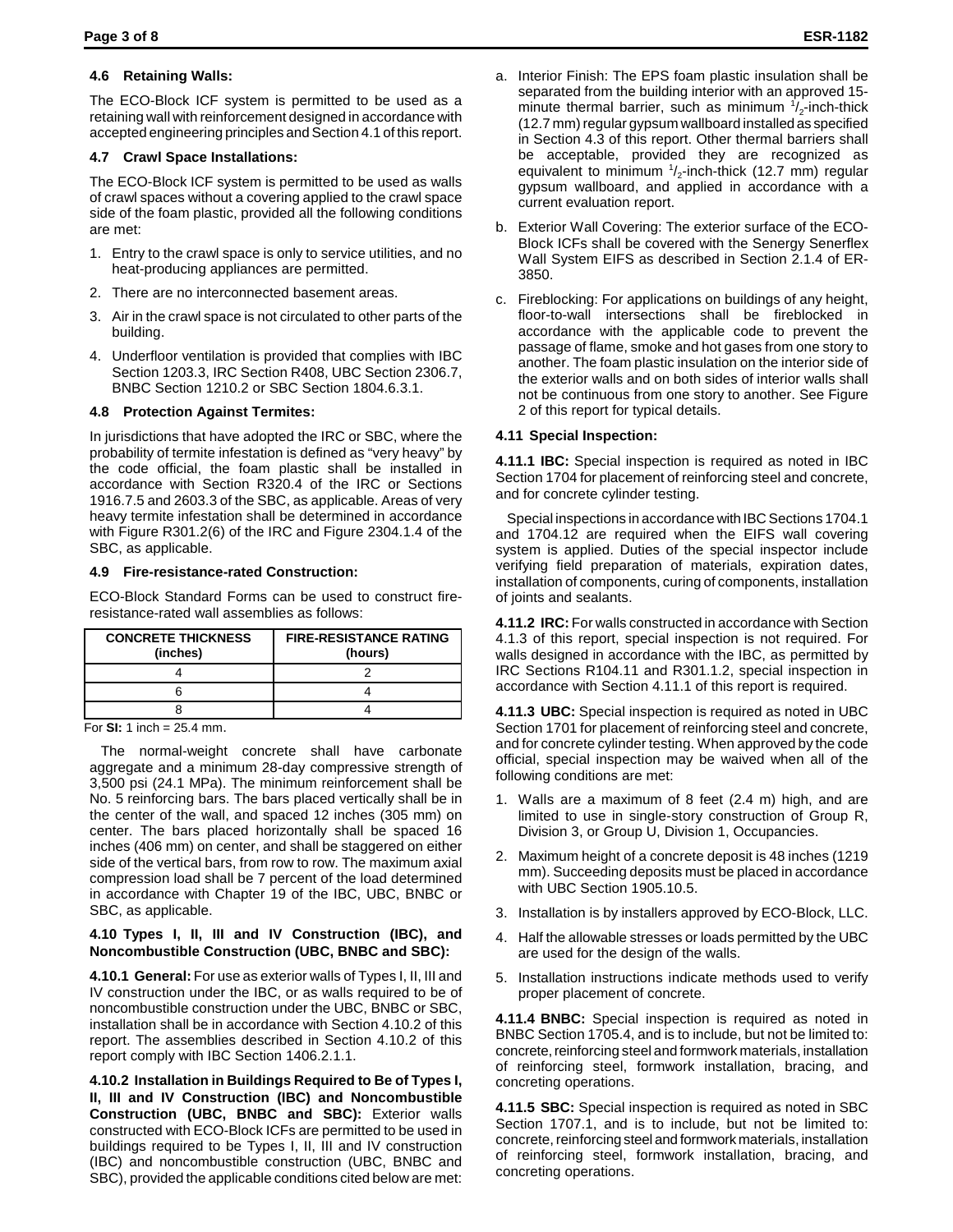#### **5.0 CONDITIONS OF USE**

The ECO-Block Insulated Concrete Forms (ICFs) described in this report comply with, or are suitable alternatives to what is specified in, those codes listed in Section 1.0 of this report, subject to the following conditions:

- **5.1** Form units are manufactured, identified and installed in accordance with this report and ECO-Block's published installation instructions. If there is a conflict between the manufacturer's published installation instructions and this report, this report shall govern.
- **5.2** Form units shall be separated from the building interior with an approved 15-minute thermal barrier, except for crawl space construction as described in Section 4.7 of this report.
- **5.3** When use is as part of a fire-resistance-rated assembly, Section 4.9 of this report shall apply.
- **5.4** Except as described in Section 4.10 of this report, concrete walls formed by the units are limited to combustible construction as defined in Chapter 6 of the IBC, BNBC, SBC or UBC, as applicable, and to construction in accordance with the IRC.
- **5.5** When use is in buildings required to be of noncombustible construction, as described in Section 4.10 of this report, one label as described in Section 7.0 of this report shall be visible in every 160 square feet  $(14.7 \text{ m}^2)$  of wall area.
- **5.6** When required by the code official, calculations showing compliance with the general design requirements of Chapter 16 of the IBC, BNBC or UBC shall be submitted to the code official for approval, except calculations are not required when the building design is based on Section 4.1.2 or Section 4.1.3 of this report. The calculations and details shall be prepared by a registered design professional where required by the statutes of the jurisdiction in which the project is to be constructed.
- **5.7** Concrete quality, mixing and placement shall comply with IBC Section 1905, IRC Section R611.6.1, UBC Section 1905, Chapter 5 of ACI 318-95 (BNBC) or SBC Section 1916.6.1, as applicable.
- **5.8** Special inspection shall be provided in accordance with Section 4.11 of this report.
- **5.9** Form units are manufactured by the manufacturers noted in Table 1 of this report, under a quality control program with inspections conducted by Intertek Testing Services NA, Inc. (AA-688).

#### **6.0 EVIDENCE SUBMITTED**

- **6.1** Data in accordance with the ICC-ES Acceptance Criteria for Foam Plastic Insulation (AC12), dated February 2005, including data in accordance with Section 3.3.2.2; reports of tests in accordance with ASTM C 578; reports of comparative crawl space fire tests; and a report of a room corner fire test in accordance with UBC Standard 26-3.
- **6.2** Data in accordance with the ICC-ES Acceptance Criteria for Concrete and Concrete Masonry Wall Systems (AC15), dated June 2003.
- **6.3** Reports of fire-resistance tests in accordance with ASTM E 119.
- **6.4** Reports of fastener withdrawal and lateral load tests.
- **6.5** Manufacturer's published installation instructions.
- **6.6** Quality control manuals.

#### **7.0 IDENTIFICATION**

Both faces of each ICF shall be labeled with the product name (ECO-Block Standard or ECO-Block Commercial); the ECO-Block, LLC, name, address and telephone number; the evaluation report number (ESR-1182); the manufacturing date; the lot number; the manufacturing location number (see Table 1 of this report); and the name of the inspection agency (Intertek Testing Services NA, Inc.). See Table 1 of this report for manufacturer location number and recognized product name(s).

Plastic web connectors and splice connectors are provided in boxes that are marked with the connector manufacturing date and lot number. Also, web connectors and splice connectors are molded with the word "ECO".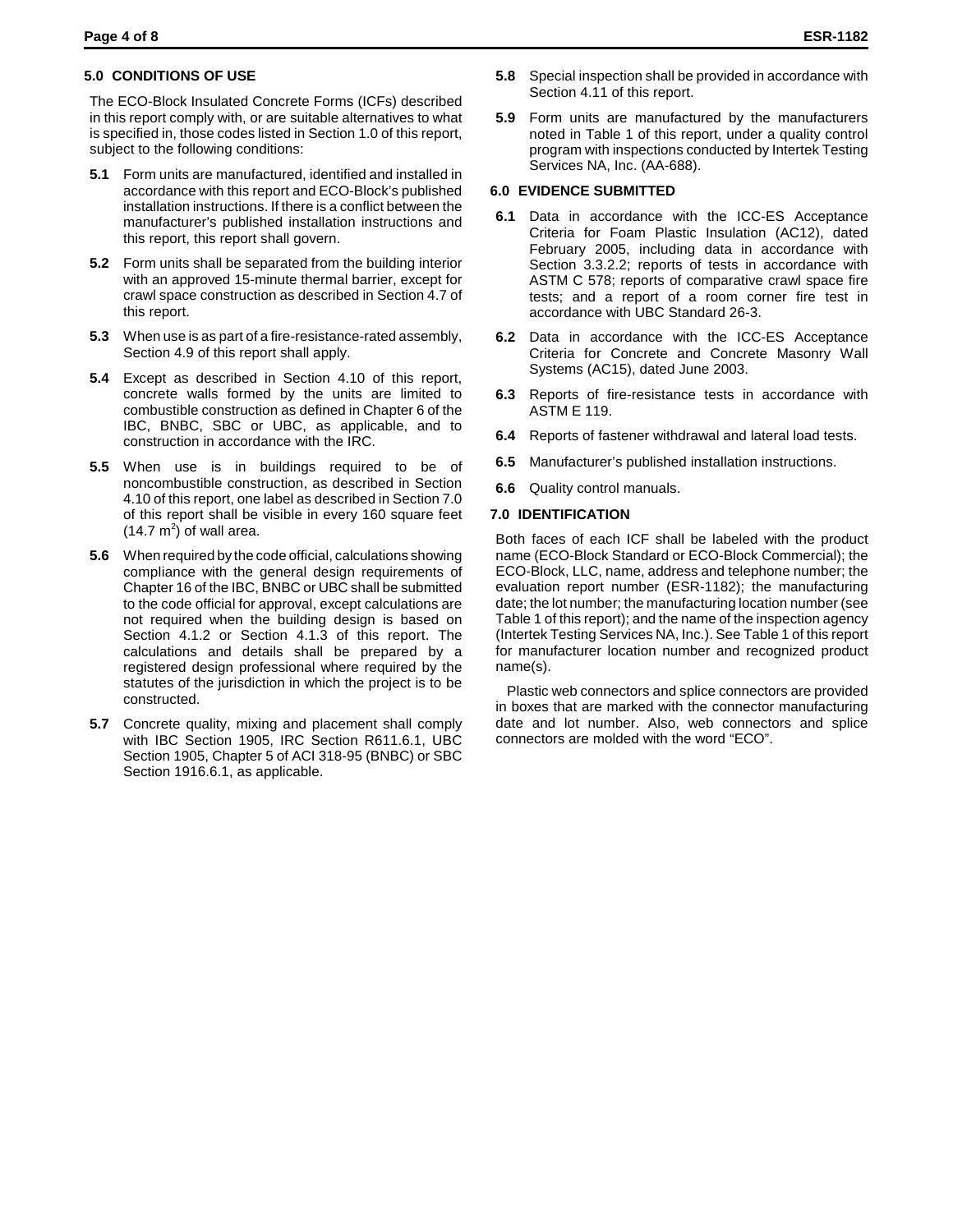| <b>ICF</b><br><b>PRODUCT</b><br><b>NAME</b> | <b>MANUFACTURER</b>                            | <b>MANUFACTURER'S</b><br><b>ADDRESS</b>                      | <b>MANUFACTURING</b><br><b>LOCATION NO.</b> | <b>CONTACT</b>         | <b>TITLE</b>                     | <b>PHONE</b> | <b>FAX</b>   |
|---------------------------------------------|------------------------------------------------|--------------------------------------------------------------|---------------------------------------------|------------------------|----------------------------------|--------------|--------------|
| Standard                                    |                                                | 4001 Kaw Street<br>Contour Products, Inc.<br>66102           |                                             | James<br>Jaramillo     | QC Representative   913-321-4114 |              | 913-321-8063 |
| Commercial                                  |                                                | Kansas City, Kansas 66102                                    |                                             |                        |                                  |              |              |
| Standard                                    | Life Like Products                             | 17 Douglas Street                                            | 30161                                       | Wayne                  | QC Manager                       | 706-235-5832 | 706-235-0494 |
| Commercial                                  |                                                | Rome, Georgia 30161                                          |                                             | Helton                 |                                  |              |              |
| Standard                                    | Life Like Products                             | 1600 West Highway 287<br>Waxahachie, Texas 75165             | 75165                                       | David<br>Talley        | QC Manager                       | 972-937-6512 | 972-384-9430 |
| Standard                                    | Marko Foam Products                            | 2990 W. Directors Row                                        | 84104                                       | Zach<br>Jone           | QC Representative 801-872-1354   |              | 801-972-9463 |
| Commercial                                  |                                                | Salt Lake City, Utah 84104                                   |                                             |                        |                                  |              |              |
| Standard                                    | Polymos, Inc.                                  | 150, 5e Boulevard<br>Terrasse Vaudreuil                      | 57856                                       | Danny                  | QC Representative 514-453-1920   |              | 514-453-0295 |
| Commercial                                  |                                                | Quebec, Canada J7V 5M3                                       |                                             | Roch                   |                                  |              |              |
| Standard                                    | <b>SCA North America</b><br>Packaging Division | 1830 Rockdale Industrial Boulevard<br>Conyers, Georgia 30012 | 30012                                       | <b>Brian</b><br>Strong | QA Manager                       | 770-929-3800 | 770-760-7725 |
| Standard                                    | <b>SCA North America</b><br>Packaging Division | 109 Lynch Street<br>Pardeeville, Wisconsin 53954             | 53954                                       | Josh Short             | QA Manager                       | 608-429-2104 | 608-429-2821 |

# **TABLE 1—ICF PRODUCT AND MANUFACTURER INFORMATION**

#### **TABLE 2—ALLOWABLE WITHDRAWAL AND LATERAL CAPACITIES OF FASTENERS IN PLASTIC WEB FLANGES<sup>1</sup>**

| <b>FASTENER</b>                                      | <b>ALLOWABLE CAPACITY (pounds)</b> |            |  |  |
|------------------------------------------------------|------------------------------------|------------|--|--|
|                                                      | Lateral                            | Withdrawal |  |  |
| No. 6, coarse-thread gypsum wallboard screw          | 50                                 | 31         |  |  |
| No. 8, fine-thread gypsum wallboard screw            | 97                                 | 34         |  |  |
| No. 10 wood screw                                    | 112                                | 40         |  |  |
| No. 16 gage staple $\binom{1}{2}$ -inch crown width) | 24                                 |            |  |  |

For **SI:** 1 pound = 4.45 N; 1 inch =  $25.4$  mm.

<sup>1</sup> Fasteners shall be corrosion-resistant and have sufficient length to penetrate through the web flange at least  $\frac{1}{4}$  inch (6 mm).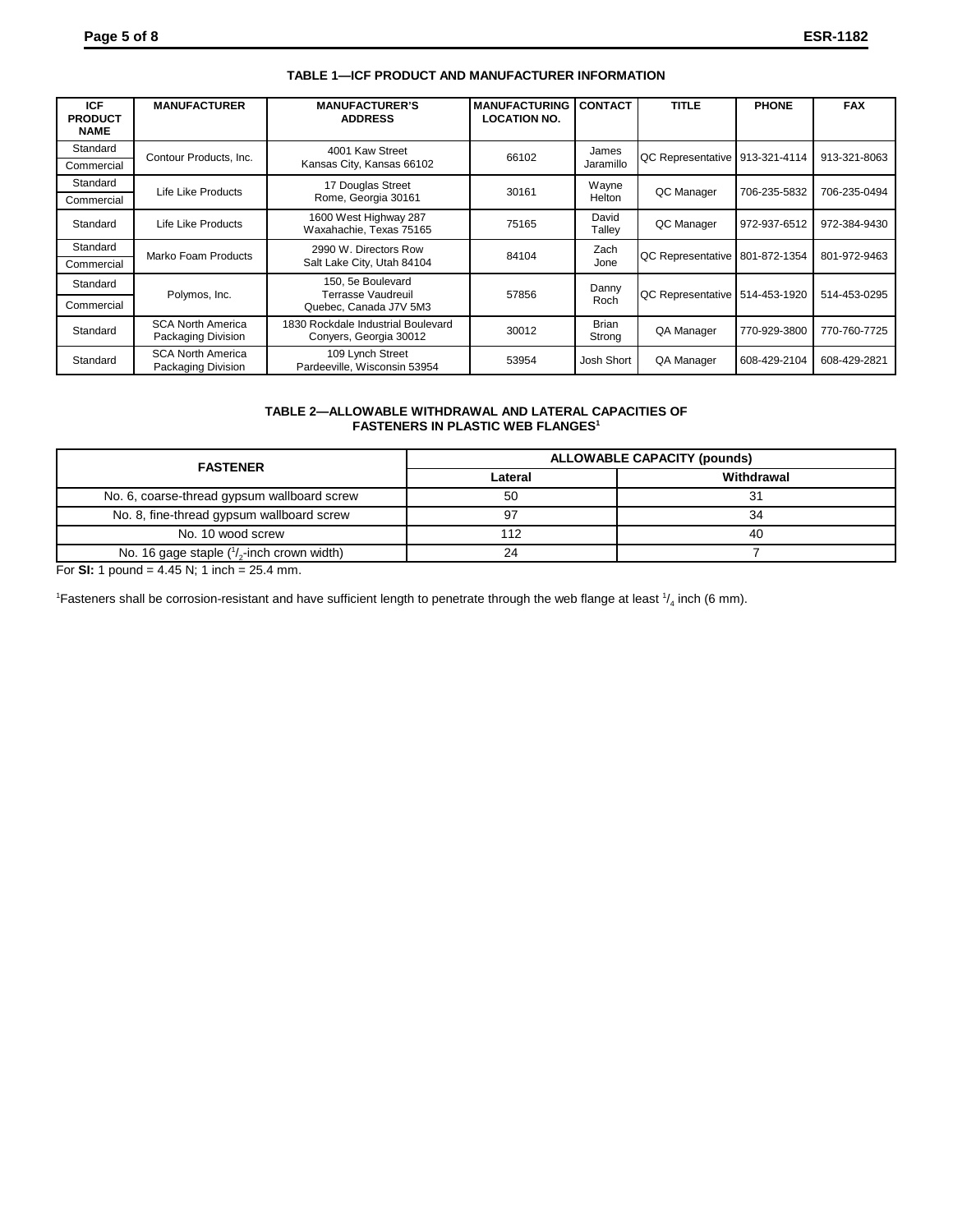

For **SI:** 1 inch = 25.4 mm.

**FIGURE 1—ECO-BLOCK DESCRIPTIONS**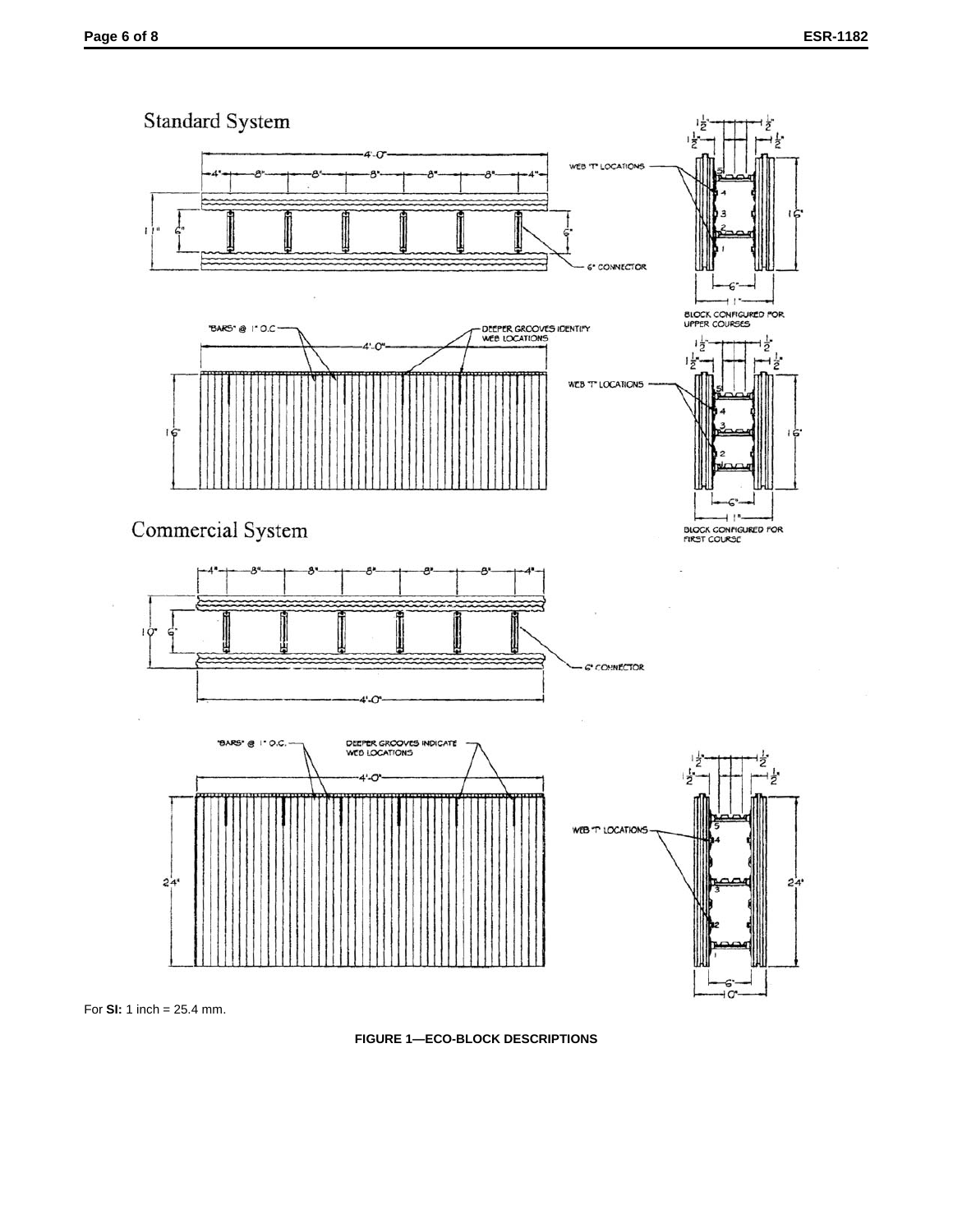

For **SI:** 1 inch = 25.4 mm.

**FIGURE 1—ECO-BLOCK DESCRIPTIONS (Continued)**